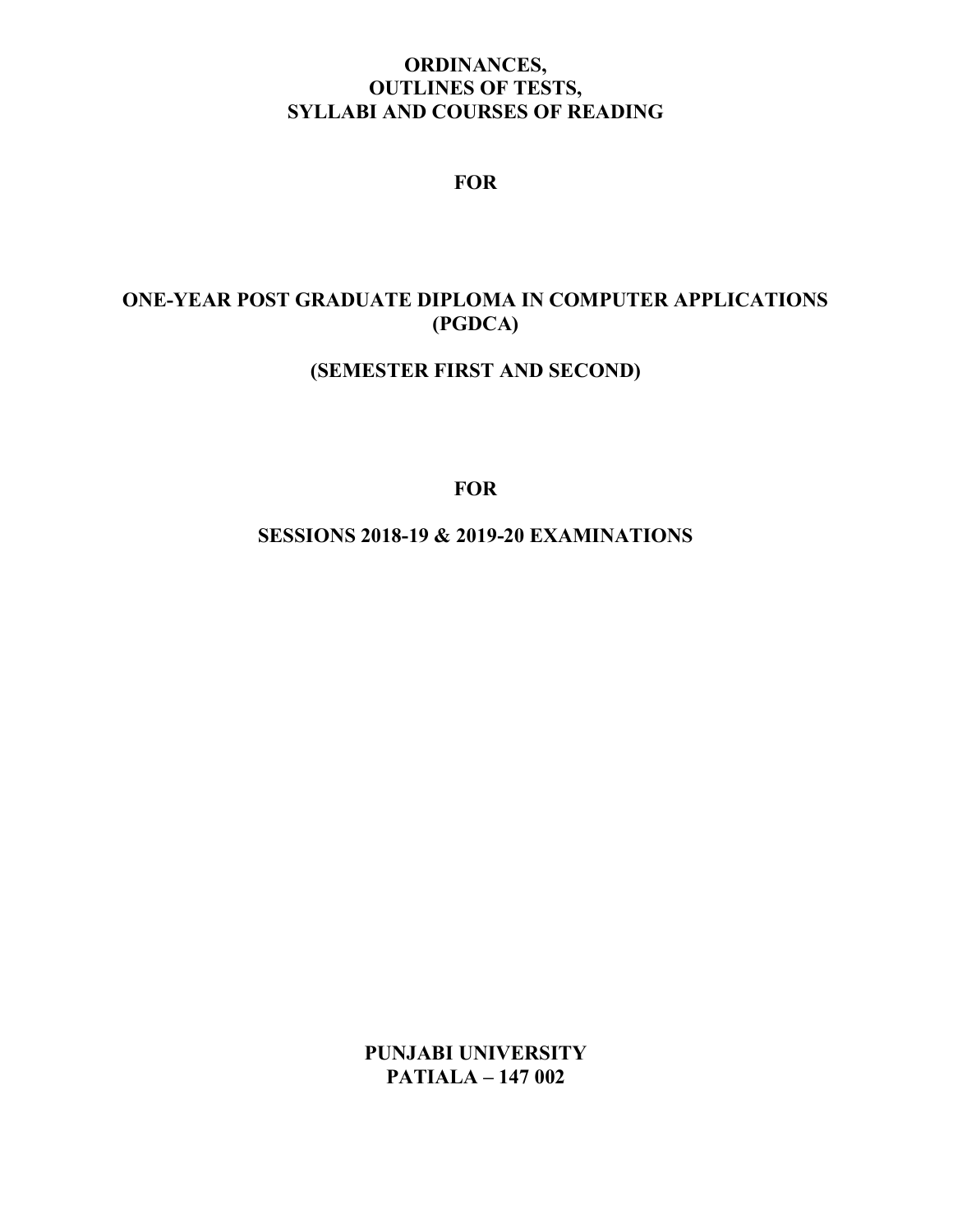## ORDINANCES FOR Post Graduate Diploma in Computer Applications (P.G.D.C.A.) Course Examination

#### Applicability of Ordinances for the time being in force

Notwithstanding the integrated nature of a course spread over one year, the Ordinances in force at the time a student joins a course shall hold good only for the examination held during or at the end of the year. Nothing in these ordinances shall be deemed to debar the University from amending the ordinances subsequently and the amended ordinances, if any, shall apply to all the students whether old or new.

## 1. STRUCTURE AND DURATION OF THE PROGRAMME:

- The course for the Degree of PGDCA. (Post Graduate Diploma in Computer Applications) shall be spread over one academic year to be called Semester I and II. The examination for the semester – I shall be held in the month of November/December and for the semester – II in the month of May/June or on such other dates as may be fixed by the Academic Council.
- The course will be considered as a minor course.
- Since it is a minor course, no lodging and boarding facilities will be provided by the University. However, depending upon the availability, the same may be considered.
- The outlines of tests and syllabi shall be such as prescribed by the Academic Council from time to time.
- The course is available in regular/ distance education mode of the University.

## 2. ELIGIBILITY FOR ADMISSION:

Graduate in any Subject.

## 3. SCHEDULE FOR EXAMINATION FEES:

• The last date by which admission forms and fees must reach the Registrar shall be as follows:

| Semester                                                               | Without<br>late fee | With<br>late<br>fee of Rs.<br>$500/-$ | With late<br>fee of Rs.<br>$1000/-$ | With late fee of Rs.<br>$5000/-$                                                                                    | With late<br>fee of Rs.<br>$10000/-$                                                                                                                                |
|------------------------------------------------------------------------|---------------------|---------------------------------------|-------------------------------------|---------------------------------------------------------------------------------------------------------------------|---------------------------------------------------------------------------------------------------------------------------------------------------------------------|
| Semester - I<br>Regular<br>and<br>Re-appear<br>Candidates<br>(Nov/Dec) | Sept. 30            | Oct. 15                               | Oct. 31                             | Up to 21 days before<br>the commencement of<br>the<br>examination<br>(written or practical<br>whichever is earlier) | Up to ten days before the<br>commencement of the<br>examination (Written or<br>whichever<br>practical<br>1S<br>earlier) with the approval<br>of the Vice-Chancellor |
| Semester-II<br>Regular<br>and<br>Re-appear<br>Candidates<br>(May/June) | Feb. 28             | Mar. 15                               | Mar. 31                             | -do-                                                                                                                | -do-                                                                                                                                                                |

- (a) Candidates will be required to pay examination fees for each semester as prescribed by the University from time to time.
- (b) Candidates shall submit their application forms for admission to the examination duly countersigned by Head of the Department/Principal of the concerned College.

#### 4. MEDIUM OF EXAMINATION:

The medium of examination and instructions shall be English only.

#### 5. EVALUATION:

(a) In each theory paper/ practical paper a fixed percentage of the total marks are assigned to the continuous assessment and to the University examination as mentioned in the Syllabus Scheme of the course.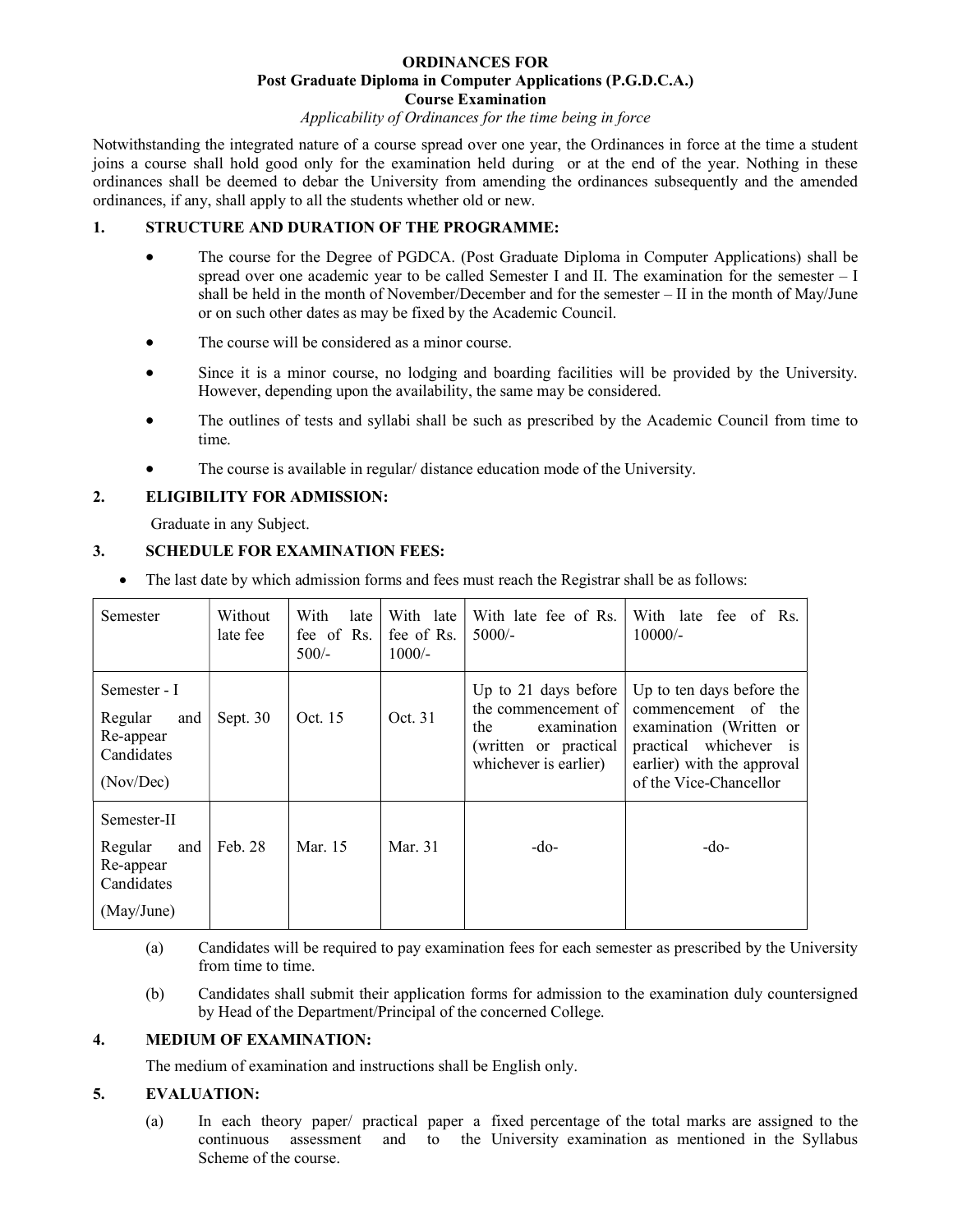- (b) The minimum number of marks required to pass the examination shall be 35% in internal assessment as well as University Examination in each.
- (c) When a candidate has failed or placed under "reappear" in the University examination but passes in the continuous assessment, the marks in the continuous assessment shall be carried for subsequent examinations.
- (d) If a candidate has failed or placed under "reappear" in the continuous assessment, but passes in the University examination, the marks in the University examination shall be carried for subsequent examination. In that case, the candidate will have to improve his/her score in continuous assessment by taking only a single test. Such candidate will have to inform the Head of the Department/Principal of the College in writing and in turn the test will be scheduled by the Department/ College.

## 6. MINIMUM REQUIREMENTS TO CONTINUE THE PROGRAMME:

- (a) A candidate shall be allowed to join Second Semester provided that he/she has undergone a regular course of studies of first semester as provided under the regulations and has paid all the required dues.
- (b) A candidate who fails in one or more papers, but not in all papers may be declared 're-appear' in those papers and may be permitted to `re-appear' in those papers at a subsequent examination within two chances.
- (c) If a candidate fails in all papers and has taken provisional admission to the next semester before the declaration of the result of the previous semester, his/her admission shall be cancelled immediately on declaration of the result of previous semester. He/She will have to clear the examination as a private candidate along with the regular students as and when the examination for the same is held by the University.

## 7. ELIGIBILITY FOR FIRST SEMESTER EXAMINATION:

The first semester examination shall be open to a student who satisfies 7(a) and 7(b) below:

- (a) Who has passed the Bachelor's degree in any discipline from a statutory University.
- (b) Satisfies the following requirements
	- i. who has been on the rolls of the Department/College throughout the Semester preceding the examination.
	- ii. Every candidate will be required to attend 75% attendance of the delivered lectures in each paper.

Teaching/Seminars/Tutorial/Guided Library Reading Period of 1 hour's duration -1 attendance

Practical one period-may be of 2-3 Hours duration -1 attendance

- iii. In case of students, whose names are struck off on account of non-payment of fee, their periods, for the time they were not on the rolls, shall not be accounted for.
- iv. The *shortage in attendance* of lectures by the candidate will be condoned as per rules made by the University from time to time. However it will be compulsory for a candidate that he/she has attended at least 60% prescribed number of periods.
- v. has completed the prescribed course of instructions for the examination, but has not appeared or having appeared has failed and has been recommended by the Head of the Department, for admission to such examination as a late Department student without attending a fresh course of instructions (Theory and Practical) within a period of two year from the date of completion of the course.

## 8. ELIGIBILITY FOR SECOND SEMESTER EXAMINATION:

 Semester II examination shall be open to a student who has passed the previous examination or fulfils the conditions provided in ordinance 6 and satisfies the requirements as provided in ordinance 7(b) i. and ii. above.

#### 9. DECLARATION OF RESULTS:

Three weeks after the termination of examination or as soon thereafter as possible, the Registrar shall publish the result of the candidates. Each candidate shall receive a certificate indicating details of marks obtained in each examination. Successful candidates at the end of final examination shall receive a obtained in each examination. Successful candidates at the end of final examination shall receive a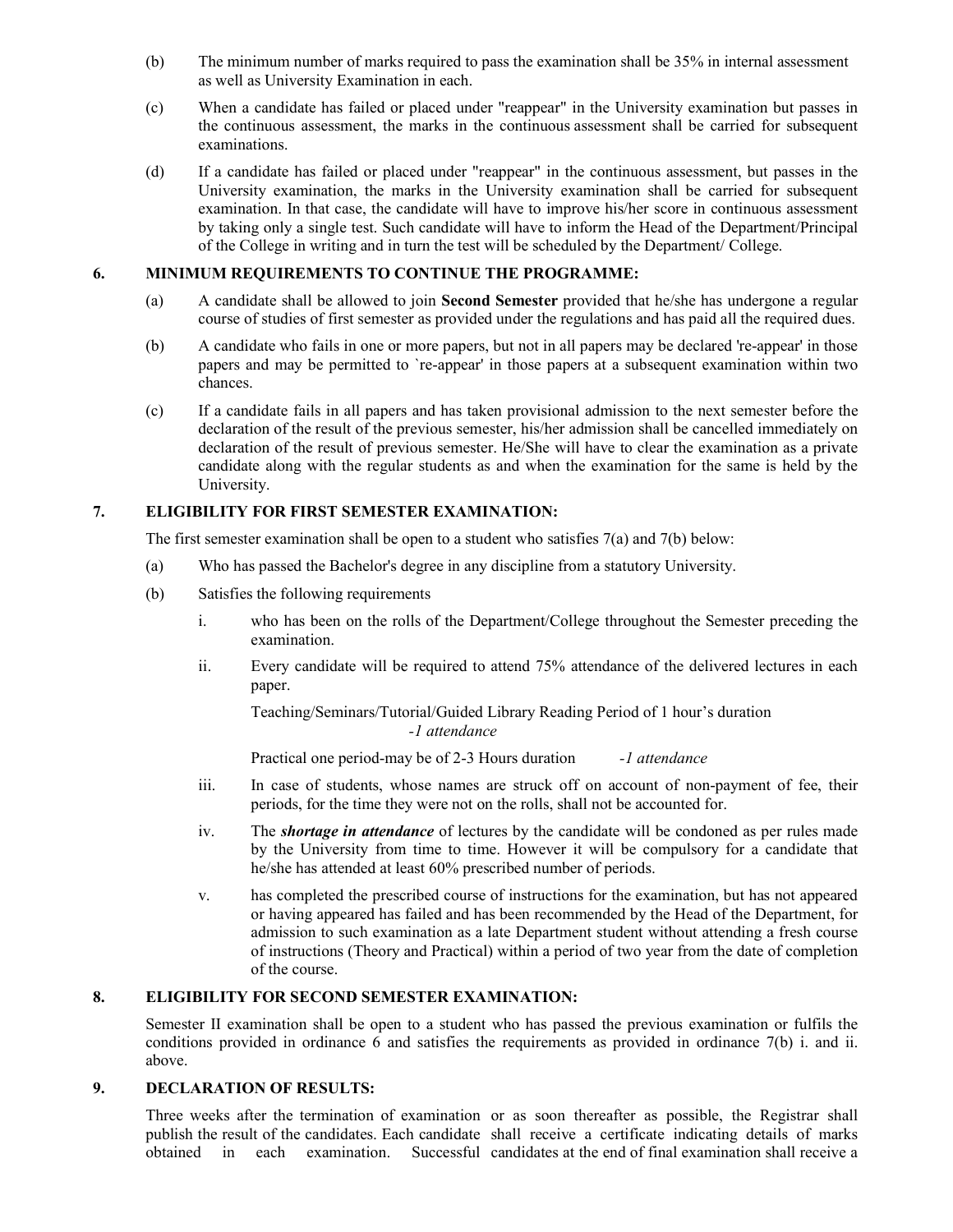"Post Graduate Diploma in Computer Applications" stating the division according to ordinance 11.

## 10. GRACE MARKS:

The grace marks shall be allowed according to the ordinance relating to "Award of Grace Marks" as per University rules.

## 11. AWARD OF DIVISION AND DISTINCTION:

The successful candidates shall be classified on the basis of aggregate marks secured in Semester I and II taken together as under:

- (a) 75% or more in First division with Distinction.
- (b) 60% or more but less than 75% in the First division.
- (c) 50% or more but less than 60% in the Second division.<br>
(d) 40% or more but less than 50% in the Third division.
- $40\%$  or more but less than 50% in the Third division.

There will be no relative ranking system.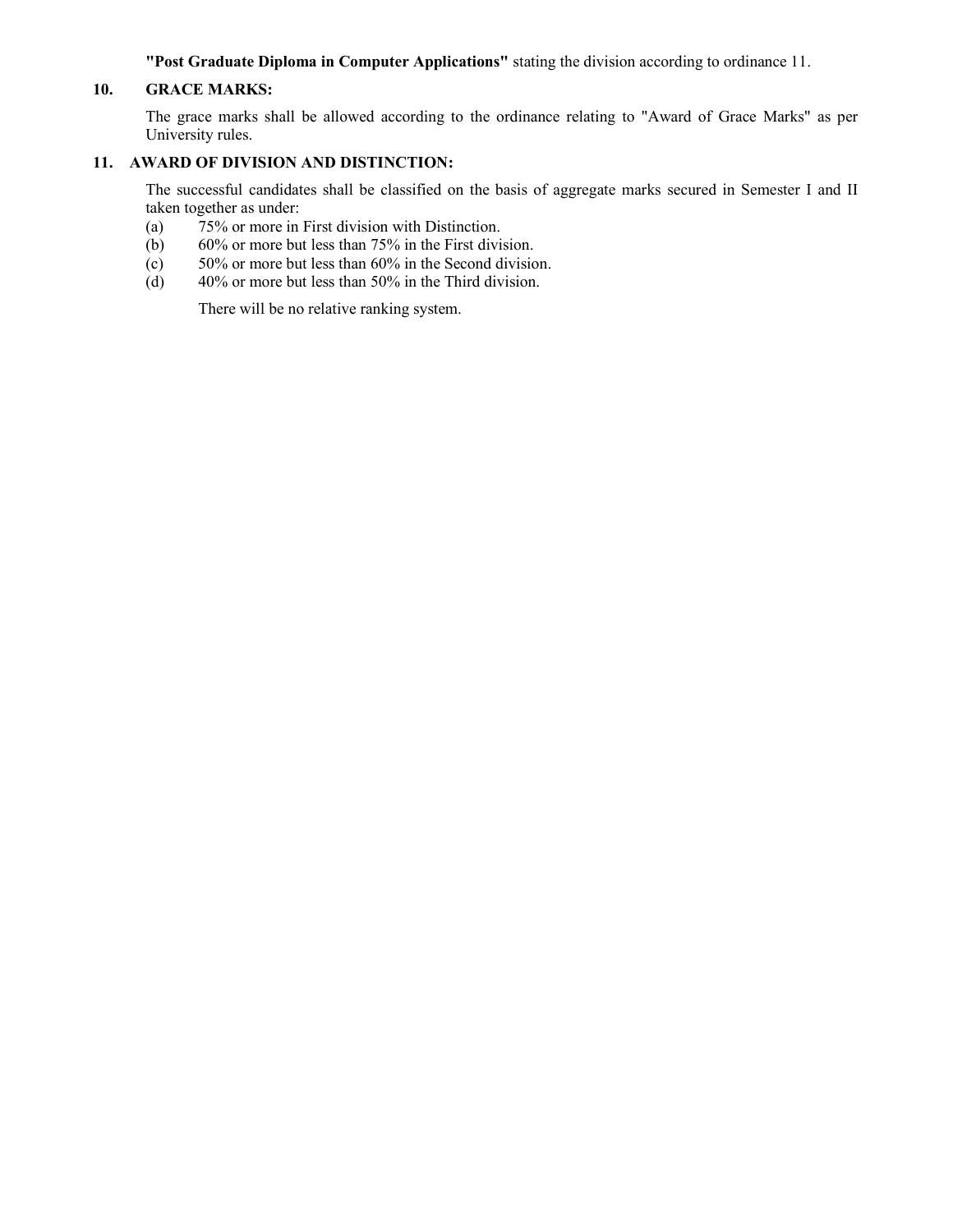## **SYLLABUS**

## POST GRADUATE DIPLOMA IN COMPUTER APPLICATIONS

## (2018-19 and 2019-20 EXAMINATIONS)

| <b>Paper Code</b> | <b>Title of the Paper</b>                                             | University<br><b>Examination</b> | <b>Internal</b><br>Assessment* | <b>Maximum</b><br><b>Marks</b> |
|-------------------|-----------------------------------------------------------------------|----------------------------------|--------------------------------|--------------------------------|
|                   | <b>SEMESTER-I</b>                                                     |                                  |                                |                                |
| PGDCA-101         | <b>Fundamentals of Information Technology</b>                         | 70                               | 30                             | 100                            |
| PGDCA-102         | <b>Operating Systems</b>                                              | 70                               | 30                             | 100                            |
| PGDCA-103         | Problem Solving using C                                               | 70                               | 30                             | 100                            |
| PGDCA-104         | Software $Lab-I$<br>(Office Automation and Productivity Tools)        | 40                               | 60                             | 100                            |
| PGDCA-105         | Software Lab - II<br>(Programming Fundamentals through C<br>Language) | 40                               | 60                             | 100                            |
|                   | <b>SEMESTER-II</b>                                                    |                                  |                                |                                |
| PGDCA-201         | Database Management System                                            | 70                               | 30                             | 100                            |
| PGDCA-202         | Introduction to Computer Network, Internet<br>and E-Commerce          | 70                               | 30                             | 100                            |
| PGDCA-203         | Object-oriented Programming using C++                                 | 70                               | 30                             | 100                            |
| PGDCA-204         | Software Lab - III<br>(Web Designing, HTML and RDBMS)                 | 40                               | 60                             | 100                            |
| PGDCA-205         | Software Lab – IV (C++ Programming)                                   | 40                               | 60                             | 100                            |

## \*NOTE: The break-up of Internal Assessment is as follows:

| 1. Two or three tests out of which minimum | 60% of the marks allotted  |
|--------------------------------------------|----------------------------|
| two will be considered for assessment.     | for continuous assessment. |

- 
- and behaviour assessment.

2. Seminars/Assignment/Quizzes 30% of the marks allotted for continuous assessment.

3. Attendance, class participation 10% of the marks allotted for continuous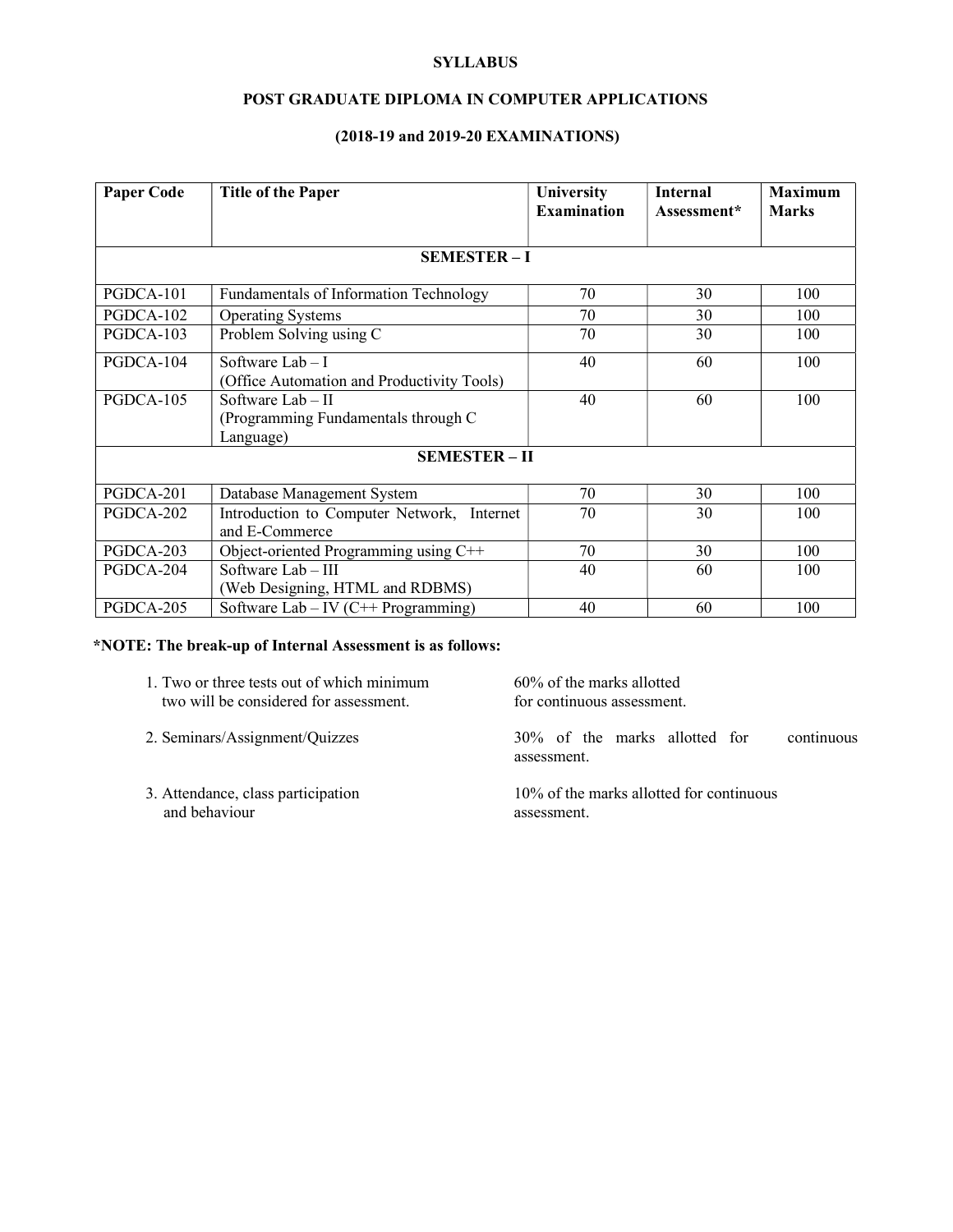## PGDCA-101 Fundamentals of Information Technology

Maximum Marks for University examination: 70

Maximum Marks for continuous assessment: 30 Lectures to be delivered: 40-50 Minimum Pass Marks: 35 % Time allowed: 3 Hrs. L 3 T 1 P 0 per week

### Objectives of the course

The objective is to make student understand the logical diagram of a digital computer, to identify all important functional parts of it, to have an idea about the I/P, O/P and Secondary Storage devices, graphics, and interactive media. The associated objective is to understand student about the fundamentals, number system and computer applications.

## A) INSTRUCTIONS FOR THE PAPER SETTER

The question paper will consist of three Sections: A, B and C. Sections A and B will have four questions each from the respective section of the syllabus and will carry 10 marks for each question (4 X 10 = 40). Section C will consist of 10 short answer type questions covering the entire syllabus uniformly. Each question will carry 3 marks (10 X  $3 =$ 30)

## B) INSTRUCTIONS FOR THE CANDIDATES

1. Candidates are required to attempt five questions in all while selecting two questions each from Section A, Section B, and all the short questions from Section C.

2. Use of non-programmable scientific calculator is allowed.

## SECTION A

Introduction: Historical Evolution of Computer, Block Diagram of computer, characterisation of computers, types of computers, the computer generations.

Basic Anatomy of Computers: memory unit, input-output unit, arithmetic logic unit, control unit, central processing unit, RAM, ROM, PROM, EPROM.

Input-Output Devices: Keyboard, Mouse, Joy tick, Track Ball, Touch Screen, Light Pen, Digitizer, Scanners, Voice Recognition Devices, Optical Recognition devices, Dot matrix, Character and Line printer, DeskJet printer, Laser printer, and plotters.

Number System: Non-positional and positional number systems, Base conversion, binary, decimal, hexadecimal, and octal systems, conversion from one system to the other.

 Binary Arithmetic: Addition, subtraction and multiplication. Computer Codes: weighted and non-weighted code, BCD, EBCDIC, ASCII, Unicode, XS-3, Grey Codes.

#### SECTION B

Computer Software: Introduction, types of software, systems software, GUI, operating system, high level languages, assemblers, compilers and interpreters, system utilities, application packages

Basic concepts of algorithm and flow charts: Flow charts, algorithm and decision tables, stages in the development of computer program, testing and debugging, program documentation.

Internet Related Concepts: Internet, Uses of Internet, Basic services of Internet, Email, FTP, TELNET, and WWW.

Familiarities with terms: HTTP, HTTPS, URL, Web Browsers, IP Address, Domain Name, ISP, Web Portal, Search Engines, Blog, Surfing, Wiki.

Applications of Information Technology and Trends: IT in Business and Industry, IT in Education & training, IT in Science and Technology, IT and Entertainment, Current Trends in IT Application - AI, Virtual Reality, Voice Recognition, Robots, Multimedia Technology.

E-Commerce: Meaning, its advantages & limitations, Infrastructure for E-commerce, Types of E-Commerce Applications.

### Text Books:

1. P.K. Sinha and P. Sinha, Foundations of Computing, First Edition, 2002, BPB.

#### Reference Books:

- 1. Chetan Srivastva, Fundamentals of Information Technology, Kalyani Publishers.
- 2. Turban Mclean and Wetbrete, Information Technology and Management, Second Edition, 2001, John Wiley & Sons.
- 3. Satish Jain, Information Technology, BPB, 1999.
- 4. Sukhmeen Kaur, Vikram Gupta, S. S. Hatia and Navneet Kaur, "Fundamentals of Information Technology", Kalyani Publishers.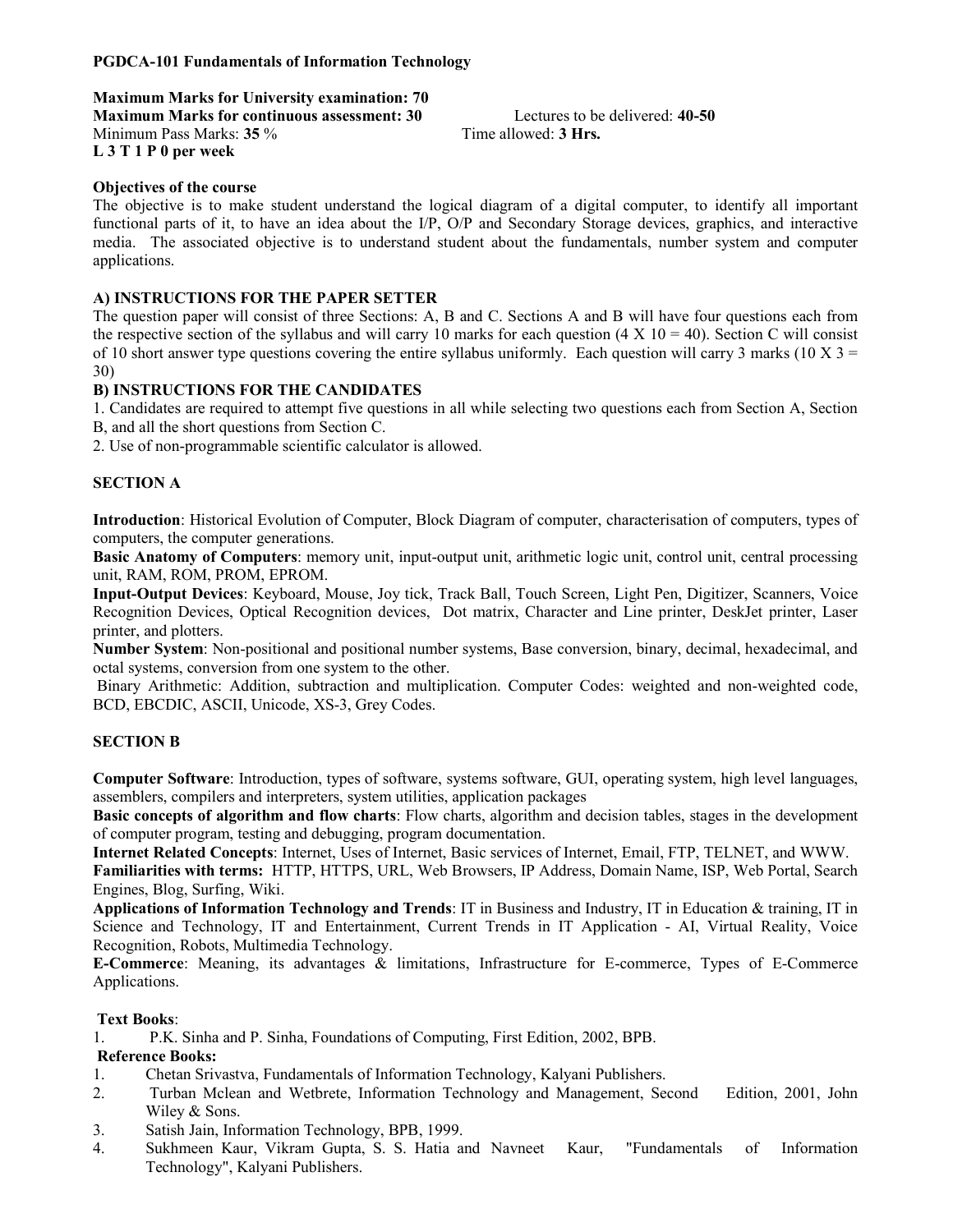## PGDCA-102: OPERATING SYSTEMS

Maximum Marks for University examination: 70 Maximum Marks for continuous assessment: 30 Lectures to be delivered: 40-50 Minimum Pass Marks: 35 % Time allowed: 3 Hrs. L 3 T 1 P 0 per week

### Objectives of the course

- To introduce students with basic concepts of Operating System, its functions, services, types and process management.
- To brief the students about functionality of various OS like Linux and Windows

## A) INSTRUCTIONS FOR THE PAPER SETTER

The question paper will consist of three Sections: A, B and C. Sections A and B will have four questions each from the respective section of the syllabus and will carry 10 marks for each question (4 X 10 = 40). Section C will consist of 10 short answer type questions covering the entire syllabus uniformly. Each question will carry 3 marks (10 X 3 = 30)

## B) INSTRUCTIONS FOR THE CANDIDATES

1. Candidates are required to attempt five questions in all while selecting two questions each from Section A, Section

B, and all the short questions from Section C.

2. Use of non-programmable scientific calculator is allowed.

## SECTION A

Introduction to operating System: Definition, its need, services, early systems

Types of operating systems: Batch processing operating system, Multiprogramming operating system, Time Sharing operating system, Multi-tasking operating system, Distributed operating system, Network operating system, Real time operating system, Multi-processor system and parallel processing.

Process Management: Process concept, types of Process scheduling, Basic concept of CPU Scheduling, Scheduling criteria, and Scheduling algorithms: FCFS, SJF, Round Robin & Queue Algorithms.

Deadlocks: Deadlock definition and its characterization.

## SECTION-B

Windows: MS-Windows: Operating system-Definition & functions, basics of Windows. Basic components of windows, icons, types of icons, taskbar, activating windows, using desktop, title bar, running applications, exploring computer, managing files and folders, copying and moving files and folders. Control panel – display properties, adding and removing software and hardware, setting date and time, screensaver and appearance. Using windows accessories

Linux: History & Features of Linux, Linux Architecture, File System of Linux, Hardware Requirements of Linux, Various flavours of Linux, Linux Standard Directories, Functions of Profile and Login Files in Linux, Linux Kernel, Linux Commands: bc, cal, cat, cd, clear, cmp, cp,mv, date, find, ls, pwd, mkdir, more, rm, rmdir, chgrp, chmod, chown, tty, wc, who, whois, grep, telnet, vi editor etc.

#### Text books:

- 1. Andy Rathbone, "Windows for dummies", Pustak mahal, 2nd ed. 1996.
- 2. Stan Kelly-Bootle, "Understanding UNIX", BPB Publications (ed. 1997).
- 3. Silverschatz, "Operating system concepts", Pearson education India,  $5<sup>th</sup>$  ed. 1998.

#### Reference books:

- 1. Tom Adelstein and Bill Lubanovic, Linux System Administration, O'Reilly Media, Inc., 1st Edition, 2007
- 2. Harvey M. Deitel, Operating Systems, Prentice Hall, 3rd Edition,2003,
- 3. Andrew S. Tanenbaum, Modern Operating System, Prentice Hall, 3rd Edition, 2007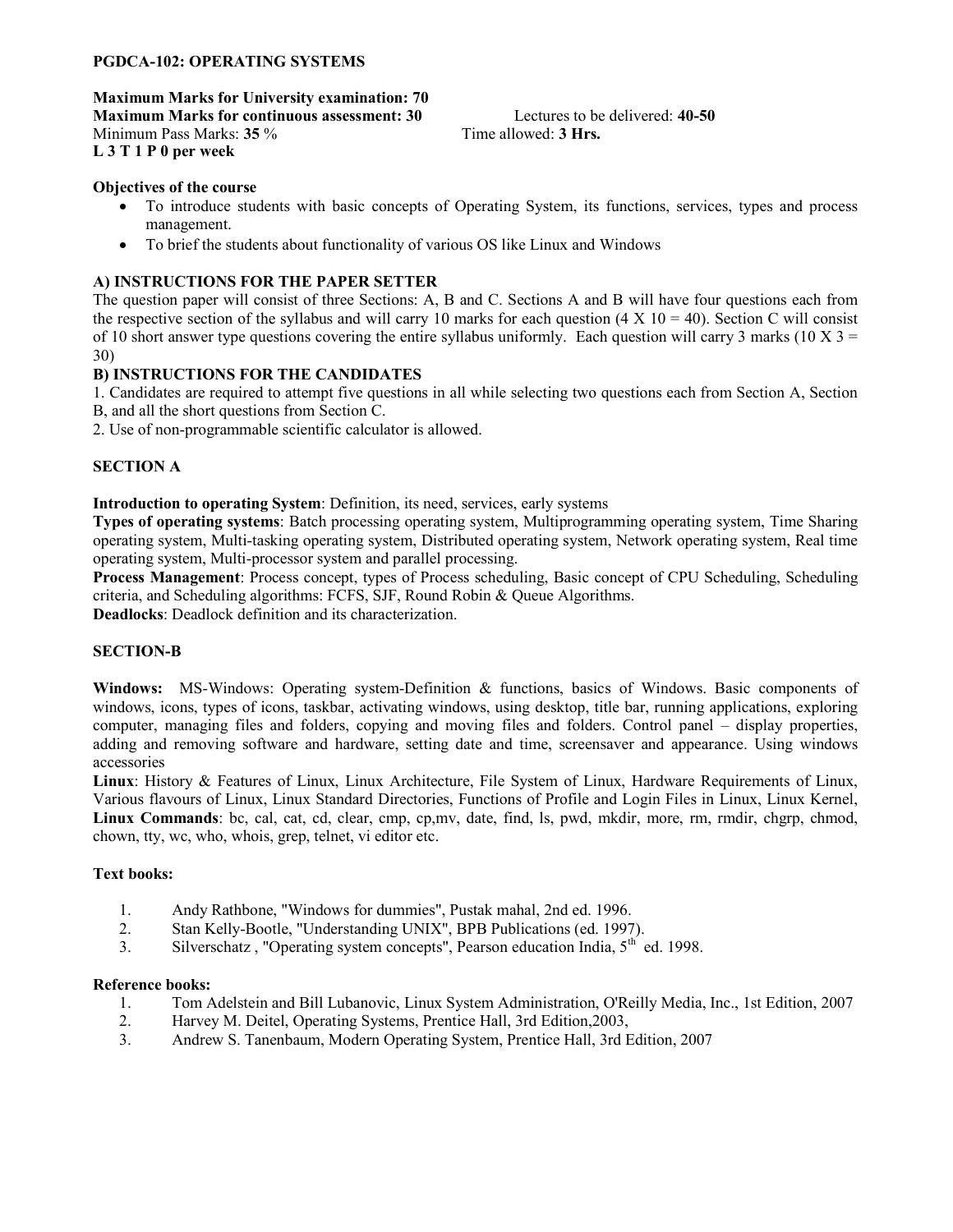## PGDCA-103: PROBLEM SOLVING USING C

Maximum Marks for University examination: 70 Maximum Marks for continuous assessment: 30 Lectures to be delivered: 40-50 Minimum Pass Marks: 35 % Time allowed: 3 Hrs. L 3 T 1 P 0 per week

## Objectives of the course

C is a powerful general-purpose programming language. It is fast, portable and available in all platforms. A beginner who is new to programming, C is a good choice to start his/ her programming journey. This course will give an exposure to a student to get started in C programming language. At the end of the course, the students should be able to develop the skills to design/ develop flowchart/ algorithm for a simple programming problem, make use of an Open Source IDE for  $C/C++$  and understand popular searching/ sorting algorithms.

## A) INSTRUCTIONS FOR THE PAPER SETTER

The question paper will consist of three Sections: A, B and C. Sections A and B will have four questions each from the respective section of the syllabus and will carry 10 marks for each question (4 X 10 = 40). Section C will consist of 10 short answer type questions covering the entire syllabus uniformly. Each question will carry 3 marks (10 X 3 = 30)

#### B) INSTRUCTIONS FOR THE CANDIDATES

1. Candidates are required to attempt five questions in all while selecting two questions each from Section A, Section B, and all the short questions from Section C.

2. Use of non-programmable scientific calculator is allowed.

#### SECTION A

Programming Process: Problem definition, program design, coding, compilation and debugging; Program Development.

Basic Constructs: Identifiers, Keywords, Tokens, Data Types, Constants, Input and Output in C, Type Conversion, Operators and Expressions, Precedence Hierarchy of Operators, Associativity, Library functions.

Control Statements: Branching, Looping

Functions: Definition, Prototype, Different types of functions based on arguments and return type, parameter passing mechanisms, concept of recursive function. Storage Classes Different Storage Classes (static, auto, extern, register), global and local variables

#### SECTION B

Arrays: Definition, accessing elements, initialization, passing to functions, multi-dimensional arrays, String handling, Applications of linear arrays: linear and binary search, Bubble Sort and selection Sort

Pointers: address and dereferencing operators, declaration, assignment, passing addresses to functions, using pointer arrays to sort n strings.

Structure and Union: Variables, Accessing members, Nested structures, pointer to structures, concept of selfreferential structures, Difference between a union and structure.

File Handling in C: Processing a text file through C program; Concepts of Sequential File and Random File, Text and Binary File, Formatted and Unformatted Files. (File Implementation is left out)

#### Text Books

- 1. Byron Gottfried , Jitendra Chhabra, "Programming with C, 3rd Edition, Schaum' s Outline Series, Tata McGraw Hill, 2107
- 2. Shubhnandan S. Jamwal, Programming in C, Pearson Publications, 2017

#### Reference books:

- 1. Ram Kumar and Rakesh Aggarwal: Programming in ANSI C, TMH.
- 2. Brian W. Kernighan / Dennis Ritchie, The C Programming Language", 2<sup>nd</sup> edition, PHI.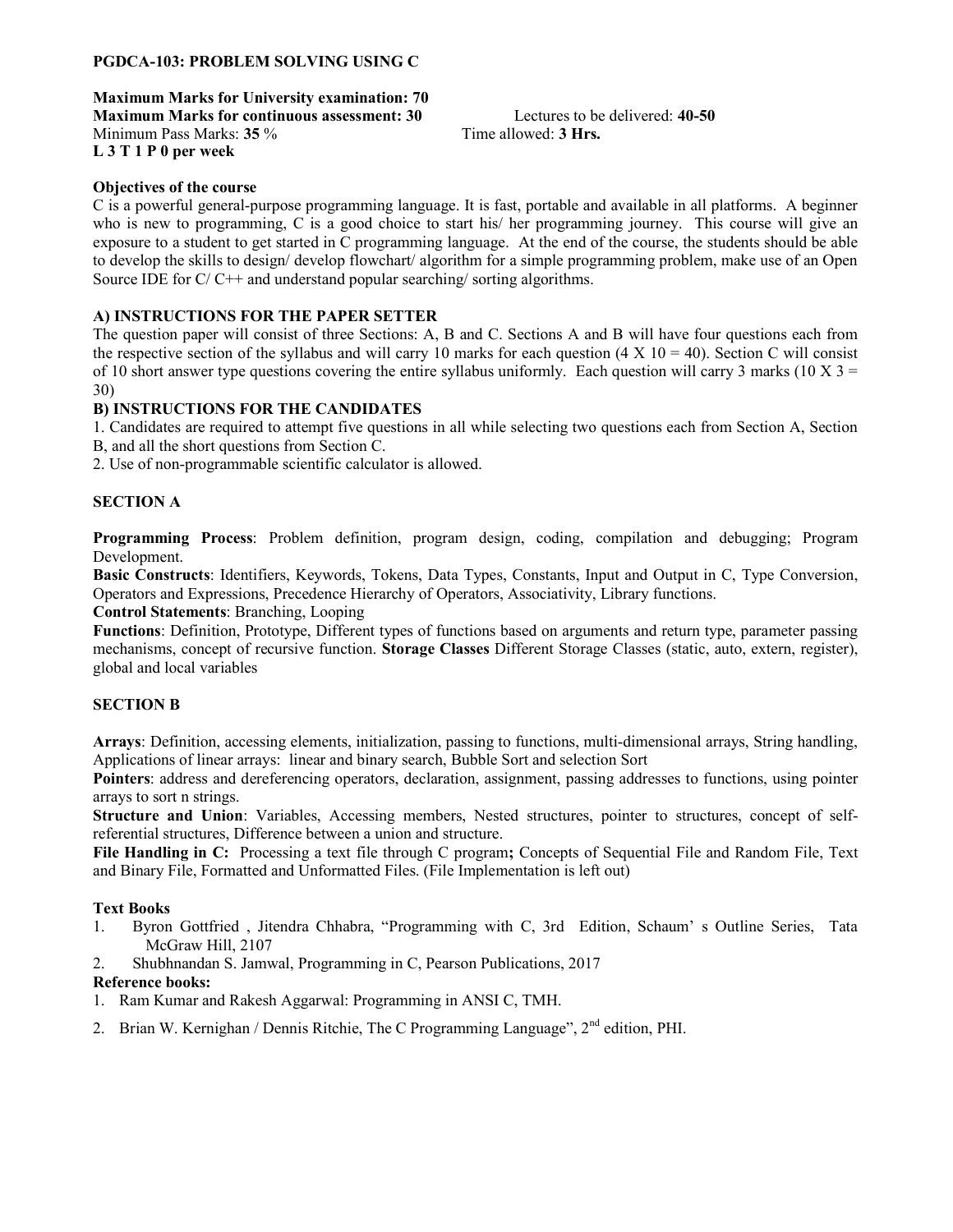#### PGDCA 104 - Software Lab-I (Office Automation and Productivity Tools)

Maximum Marks for University examination: 40\* Maximum Marks for continuous assessment: 60 Practical Session: 40-50 Hrs. Minimum Pass Marks: 35 % Time allowed: 3 Hrs. L 0 T 0 P 4 per week

### Objectives of the course

This course trains students how to use Office automation tools (open source/ proprietary) applications to carry out work such as creating professional-quality documents; store, organize and analyse information; arithmetic operations and functions; and create slide presentations with animation, narration, images, videos, and much more, digitally and effectively.

This laboratory course will comprise as exercises based on Office Automation and Productivity Tools. Students are required to practice following

Word Processor: Introduction to Word Processing, Interface, Toolbars, Ruler, Menus, Keyboard Shortcut, Editing a Document, Previewing documents, Printing documents, Formatting Documents, Checking the grammar and spelling, Formatting via find and replace, Using the Thesaurus, Using Auto Correct, Auto Complete and Auto Text, word count, Hyphenating, Mail merge, mailing Labels Wizards and Templates, Handling Graphics, Drawings, tables and charts, Converting a word document into various formats.

Presentation Tools: Creating slides, Applying transitions and sound effects, setting up slide shows, Animation. Adding Graphics: Inserting Pictures, tables, movies etc. Effects to Presentation: Setting Animation and Transition Effects, Adding Audio and Video.

Spreadsheet: Creating worksheet, entering data into worksheet, heading information, data, text, dates, alphanumeric, values, saving & quitting worksheet, Opening and moving around in an existing worksheet, Toolbars and Menus, keyboard shortcuts, Working with single and multiple workbook, Formatting of worksheet, Working with formulas, Inserting & deleting of data ,cell, row or column, Mathematical operations, cell referencing, Spread Sheet referencing, Creating Charts

| $\mathbf{i}$               | Lab Record                                                               | 10 Marks |
|----------------------------|--------------------------------------------------------------------------|----------|
| $\overline{\mathbf{ii}}$ . | Viva Voce                                                                | 15 Marks |
| iii.                       | Task given in the examination/Program Development and Execution 15 Marks |          |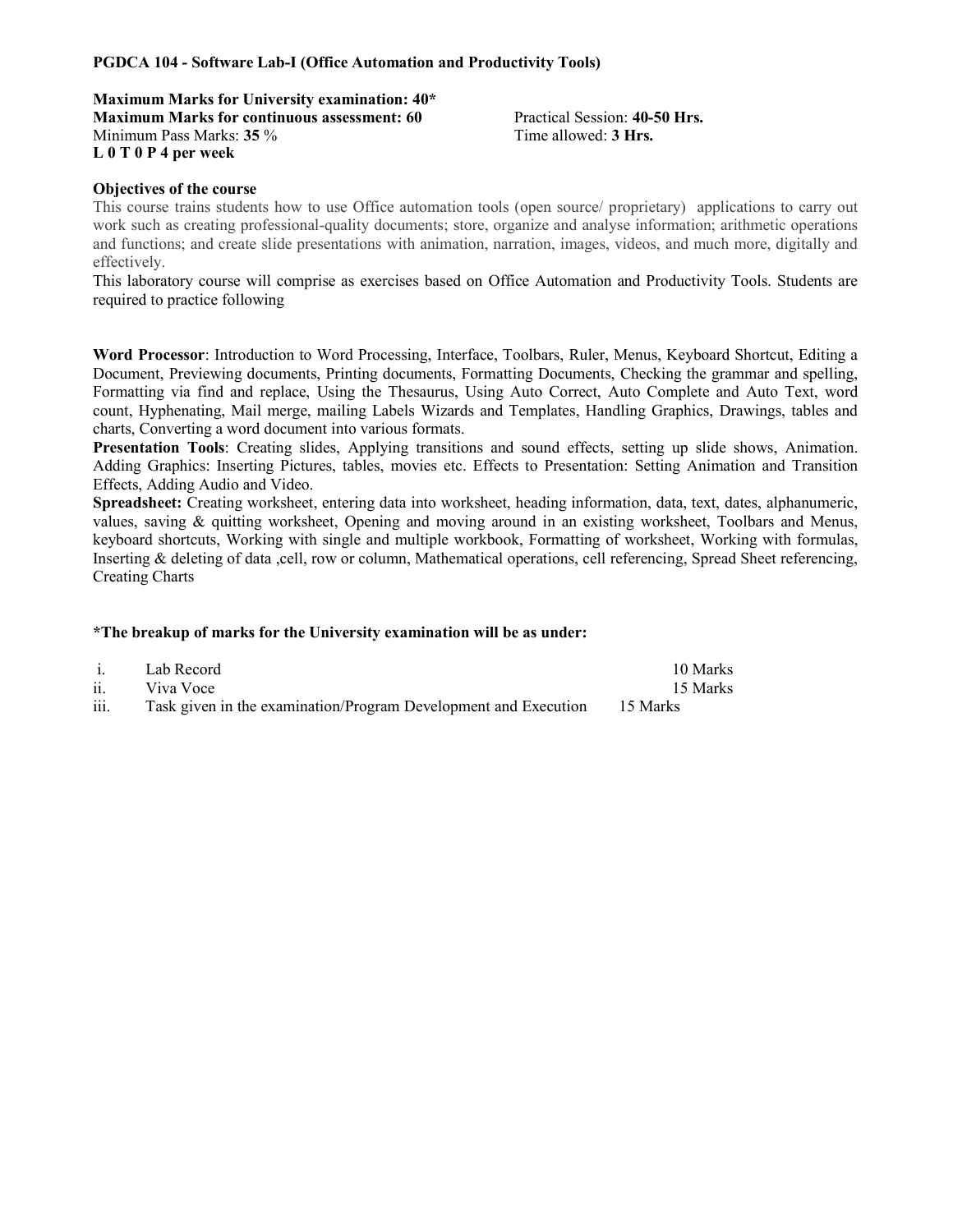## PGDCA 105 - Software Lab – II (Programming Fundamentals through "C" Language)

Maximum Marks for University examination: 40\* Maximum Marks for continuous assessment: 60 Practical Session: 40-50 Hrs. Minimum Pass Marks: 35 % Time allowed: 3 Hrs. L 0 T 0 P 4 per week

This laboratory course will comprise as exercises to supplement what is learnt under paper PGDCA-103: Programming Fundamentals using C Language. Students are required to develop programs based upon:

- 1. Various data types in C language
- 2. Various constructs in the C language
- 3. Reading writing text files.

### Suggestive Exercises:

- 1. Determine the size/ range of values of primitive data types.
- 2. Simple Programs to swap the values of two numbers, area of triangle, computational of simple interest, temperature conversion.
- 3. Use of branching control structures and cover simple programs as the number is even or odd, whether a character is Vowel or Consonant, Check Leap Year, find largest number among three numbers, all roots of quadratic equations, find GCD of two numbers
- 4. Use of looping control structures and cover programs as calculate the sum of natural numbers, find factorial of a number, display Fibonacci series, Count Number of Digits in an integer, sum the digits of a number, reverse a number, calculate power of a number, check whether a number is prime or not.
- 5. Program to find factorial of number, calculate GCD Using Recursion, reverse a string using recursion.
- 6. Program to calculate average of numbers using Arrays, find largest and smallest element of an array.
- 7. Program to add two matrix using multi-dimensional array.
- 8. Program to access elements of array using pointer.
- 9. Program to Add two complex Numbers by passing structure to function.
- 10. Program to calculate Difference between two time periods using structures.
- 11. Create a text file and read its content.

| $\mathbf{i}$ | Lab Record                                                               | 10 Marks |
|--------------|--------------------------------------------------------------------------|----------|
| ii.          | Viva Voce                                                                | 15 Marks |
| iii.         | Task given in the examination/Program Development and Execution 15 Marks |          |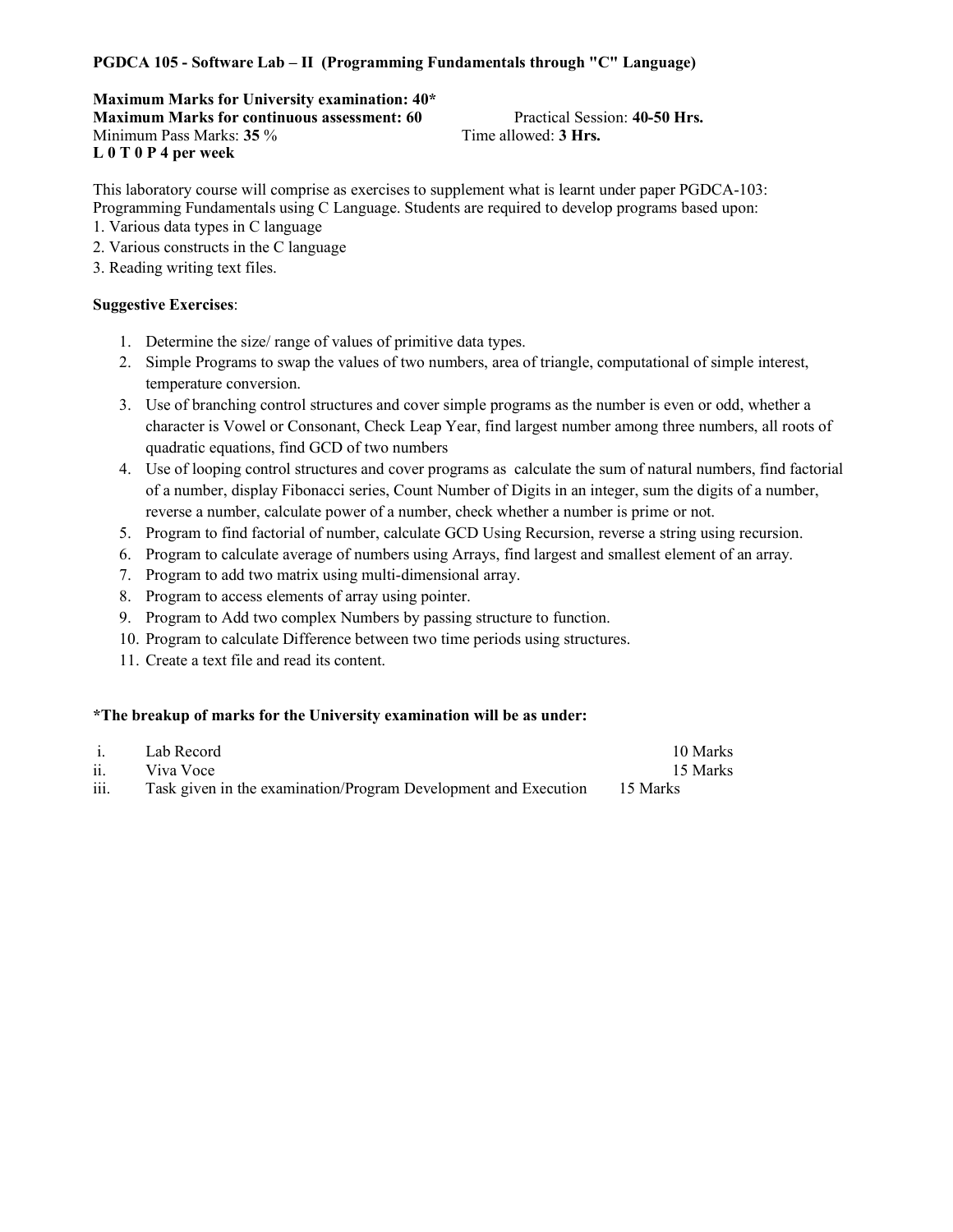#### PGDCA 201 – Database Management System

Maximum Marks for University examination: 70 Maximum Marks for continuous assessment: 30 Lectures to be delivered: 40-50

Minimum Pass Marks: 35 % Time allowed: 3 Hrs. L 3 T 1 P 0 per week

## Objectives of the course

The objective is to make student understand the role of a database management system in an organization, Understand basic database concepts, including the structure and operation of the relational data model, Construct simple database queries using Structured Query Language (SQL), Understand and successfully apply logical database design principles, including E-R diagrams and database normalization, Understand the role of the database administrator.

## A) INSTRUCTIONS FOR THE PAPER SETTER

The question paper will consist of three Sections: A, B and C. Sections A and B will have four questions each from the respective section of the syllabus and will carry 10 marks for each question (4 X 10 = 40). Section C will consist of 10 short answer type questions covering the entire syllabus uniformly. Each question will carry 3 marks (10 X  $3 =$ 30)

#### B) INSTRUCTIONS FOR THE CANDIDATES

1. Candidates are required to attempt five questions in all while selecting two questions each from Section A, Section B, and all the short questions from Section C.

2. Use of non-programmable scientific calculator is allowed.

#### SECTION A

Database Management System: Characteristics, Database: Definition, components, definition, characteristics, advantages over traditional file processing system, User of database, DBA and its responsibilities, Database schema, instance. DBMS architecture, data independence.

Database languages: DDL, DML, DCL. Database utilities, Data Models, Keys: Super, candidate, primary, unique, foreign.

Entity relationship model: Concepts, mapping cardinalities, entity relationship diagram, weak entity sets, strong entity set, aggregation, generalization, converting ER diagrams to tables. Overview of Network and Hierarchical model.

Relational Data Model: concepts, constraints. Relational algebra: Basic operations, additional operations.

#### SECTION B

Database Design: Functional dependency, normalization (upto 3NF), data base recovery, database integrity, Definition and problems arising out of concurrency, Authentication, authorization, methods of implementing security. SQL: Basic SQL Query, Creating Table and Views

#### Text Book:

1. C.J. Date, "An Introduction to Data Base Systems", 3rd Ed., Narosa Publishers, 1997

#### Reference Books:

- 1. Henry F. Korth, "Database System Concepts", McGraw Hill. Inc., 1997.
- 2. Naveen Prakash, "Introduction to Database Management", TMH, 1993.
- 3. Elmisry Nawathy, "Introduction to database System", Pearson Education India.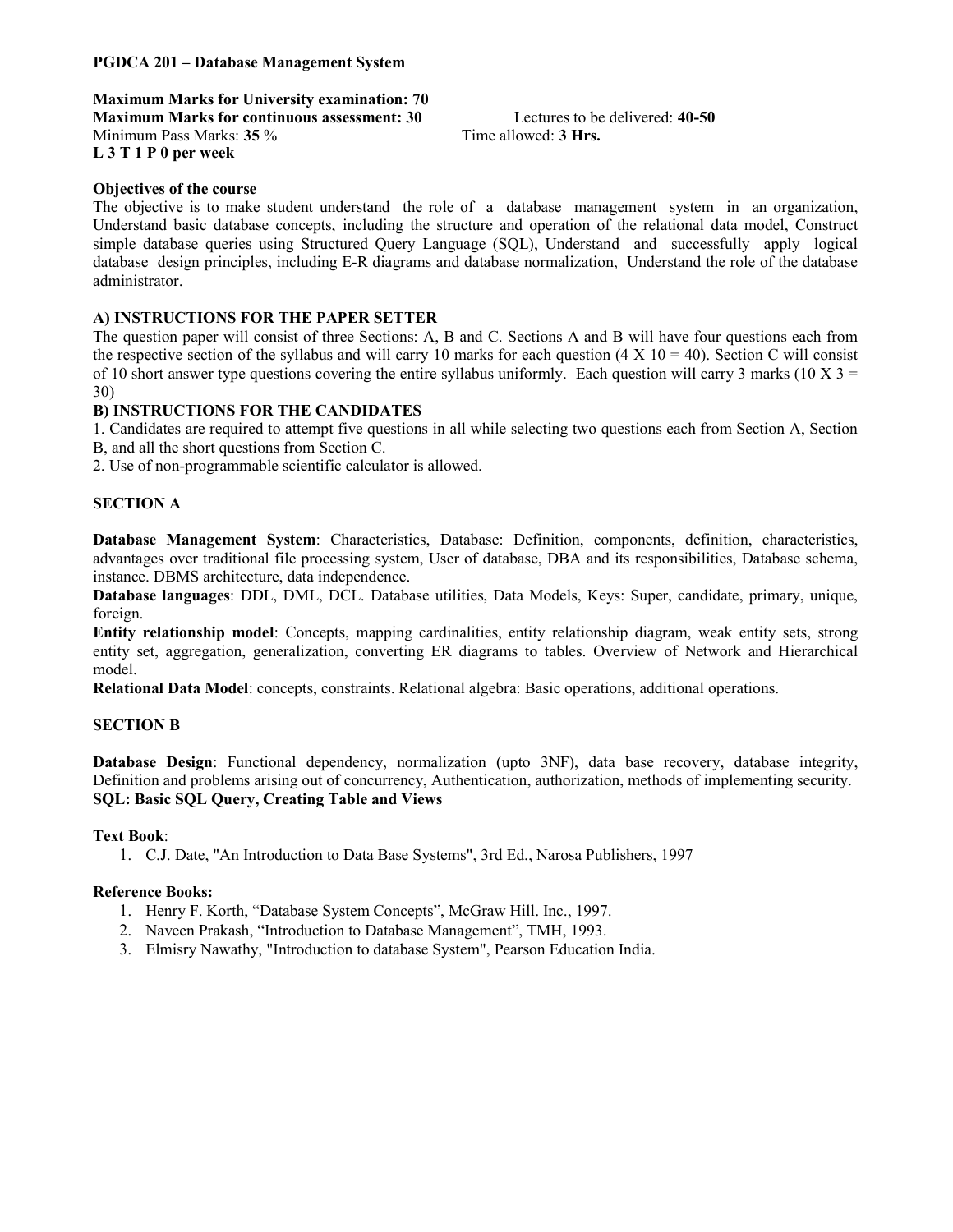## PGDCA-202: Introduction to Computer Network, Internet and E-Commerce

#### Maximum Marks for University examination: 70

Maximum Marks for continuous assessment: 30 Lectures to be delivered: 40-50 Minimum Pass Marks: 35 % Time allowed: 3 Hrs. L 3 T 1 P 0 per week

#### Objectives of the course

1 To provide students with an overview of the concepts and fundamentals of data communication and computer networks

2. To familiarize with the basic taxonomy and terminology of computer networking area.

3 To provide adequate knowledge and understanding about Internet, Web browsers, search engines, E-commerce Technology, Business models and Electronic payment System.

## A) INSTRUCTIONS FOR THE PAPER SETTER

The question paper will consist of three Sections: A, B and C. Sections A and B will have four questions each from the respective section of the syllabus and will carry 10 marks for each question (4 X 10 = 40). Section C will consist of 10 short answer type questions covering the entire syllabus uniformly. Each question will carry 3 marks (10 X 3 = 30)

#### B) INSTRUCTIONS FOR THE CANDIDATES

1. Candidates are required to attempt five questions in all while selecting two questions each from Section A, Section B, and all the short questions from Section C.

2. Use of non-programmable scientific calculator is allowed.

#### SECTION A

Networking: Basic, elements in networking, network topology, different types of network LAN, MAN, WAN, GAN, PAN. Networks connecting devices. Open system interconnection model (OSI) Different layers, TCP/IP model and layers. Introduction to intranet and extranet.

Internet Concepts: History of the internet, advantages and disadvantages of internet, WWW, IP addressing, domain name system, introduction and working of e-mail.

Introduction to Web browser and search engine: Definition features and type internet explorer, Mozilla Firefox and Netscape navigator, search engine (types, features etc.) Electronic meeting system (Audio conferencing, video conferencing, groupware).

Data Communication: Introduction, Relays, Repeaters, Bridges, Routers, Gateways

#### SECTION-B

Overview of E-Commerce Technologies: Ecommerce: Definition, difference with traditional commerce applications, advantages and disadvantages of e-commerce, types of ecommerce, infrastructure requirements for e-commerce, different ecommerce website and their features.

Business models of E–Commerce: Business to Business, Business to customers, Customers to Customers, Business to Government, Business to Employee

Electronic Payment System: Introduction, Online payment systems –prepaid and postpaid payment systems, e-cash, e-cheque, Smart Card, Credit Card, Debit Card, Electronic purse, Security issues on electronic payment system, Solutions to security issues Biometrics –Types of biometrics

Gateways: Idea of SMS, Email and Payment Gateway Integration

#### Text books:

- 1. Tannanbum, A.S.: Computer Networks,Prentice Hall, 1992, 3rd Edition.
- 2. Stallings, William: Local Networks: An Introduction: Macmillan Publishing Co.
- 3. Turban, Efraim, and David King, "Electronic Commerce: A Managerial Perspective", 2010, Pearson Education Asia, Delhi.
- 4. Rayport, Jeffrey F. and Jaworksi, Bernard J, "Introduction to E–Commerce", 2003,Tata McGraw Hill, New Delhi

#### Reference books:

- 1. Kalakota, Ravi, "Frontiers of Electronic Commerce", 2004, Addison –Wesley, Delhi.
- 2. Stallings, William: Data Computer Communication, Macmillan Publishing Co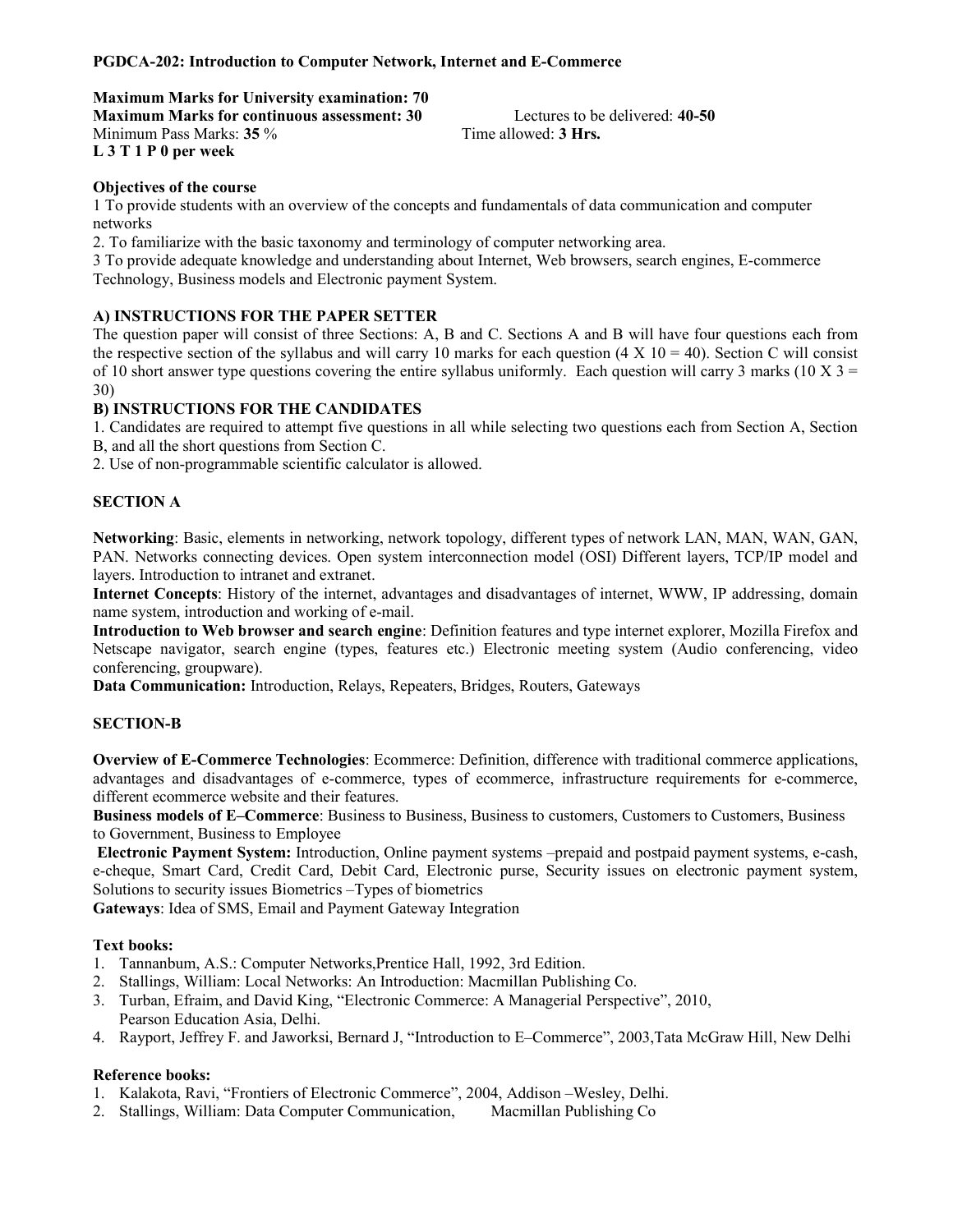## PGDCA-203: Object Oriented Programming Using C++

Maximum Marks for University examination: 70 Maximum Marks for continuous assessment: 30 Lectures to be delivered: 40-50 Minimum Pass Marks: 35 % Time allowed: 3 Hrs. L 3 T 1 P 0 per week

#### Objectives of the course

Students will be able to learn object oriented programming and advanced C++ concepts for writing good programs.

#### A) INSTRUCTIONS FOR THE PAPER SETTER

The question paper will consist of three Sections: A, B and C. Sections A and B will have four questions each from the respective section of the syllabus and will carry 10 marks for each question (4 X 10 = 40). Section C will consist of 10 short answer type questions covering the entire syllabus uniformly. Each question will carry 3 marks (10 X  $3 =$ 30)

#### B) INSTRUCTIONS FOR THE CANDIDATES

1. Candidates are required to attempt five questions in all while selecting two questions each from Section A, Section B, and all the short questions from Section C.

2. Use of non-programmable scientific calculator is allowed.

#### SECTION A

Evolution of OOP: Procedure Oriented Programming, OOP Paradigm, Advantages and disadvantages of OOP over its predecessor paradigms. Characteristics of Object Oriented Programming.

Introduction to C++: Identifier, Keywords, Constants. Operators: Arithmetic, relational, logical, conditional and assignment. Size of operator, Operator precedence and associativity. Type conversion, Variable declaration, expressions, statements, manipulators. Input and output statements, stream I/O, Conditional and Iterative statements, breaking control statements. Storage Classes, Arrays, Arrays as Character Strings, Structures, Unions, Bit fields, Enumerations and User defined types.

Pointers: Pointer Operations, Pointer Arithmetic, Pointers and Arrays, Multiple indirections, Pointer to functions. Functions: Prototyping, Definition and Call, Scope Rules. Parameter Passing by value, by address and by reference, Functions returning references, Const functions, recursion, function overloading, Default Arguments, Const arguments, Pre-processor, Type casting.

#### SECTION B

Classes and Objects: Class Declaration and Class Definition, Defining member functions, making functions inline, Nesting of member functions, Members access control. THIS pointer. Objects: Object as function arguments, array of objects, functions returning objects, Const member. Static data members and Static member functions, Friend functions and Friend classes.

Constructors: properties, types of constructors, Dynamic constructors, multiple constructors in classes. Destructors: Properties, Virtual destructors. Destroying objects, Rules for constructors and destructors. Array of objects. Dynamic memory allocation using new and delete operators, Nested and container classes, Scopes: Local, Global, Namespace and Class.

Inheritance: Defining derived classes, inheriting private members, single inheritance, types of derivation, function redefining, constructors in derived class, Types of inheritance, Types of base classes, Code Reusability. Polymorphism: Methods of achieving polymorphic behavior.

Operator overloading: overloading binary operator, overloading unary operators, rules for operator overloading, operator overloading using friend function. Function overloading: early binding, Polymorphism with pointers, virtual functions, late binding, pure virtual functions and abstract base class. Difference between function overloading, redefining, and overriding.

Templates: Generic Functions and Generic Classes, Overloading of template functions. Exception Handling catching class types, handling derived class exceptions, catching exceptions, restricting exception

#### Text Book:

1. E. Balagurusamy, "Object Oriented Programming with C++", Tata McGraw-Hill.

#### Reference Books:

- 1. Herbert Schildt, "The Complete Reference C++", Tata McGraw-Hill.
- 2. Deitel and Deitel, "C++ How to Program", Pearson Education.
- 3. Robert Lafore, "Object Oriented Programming in C++", Galgotia Publications.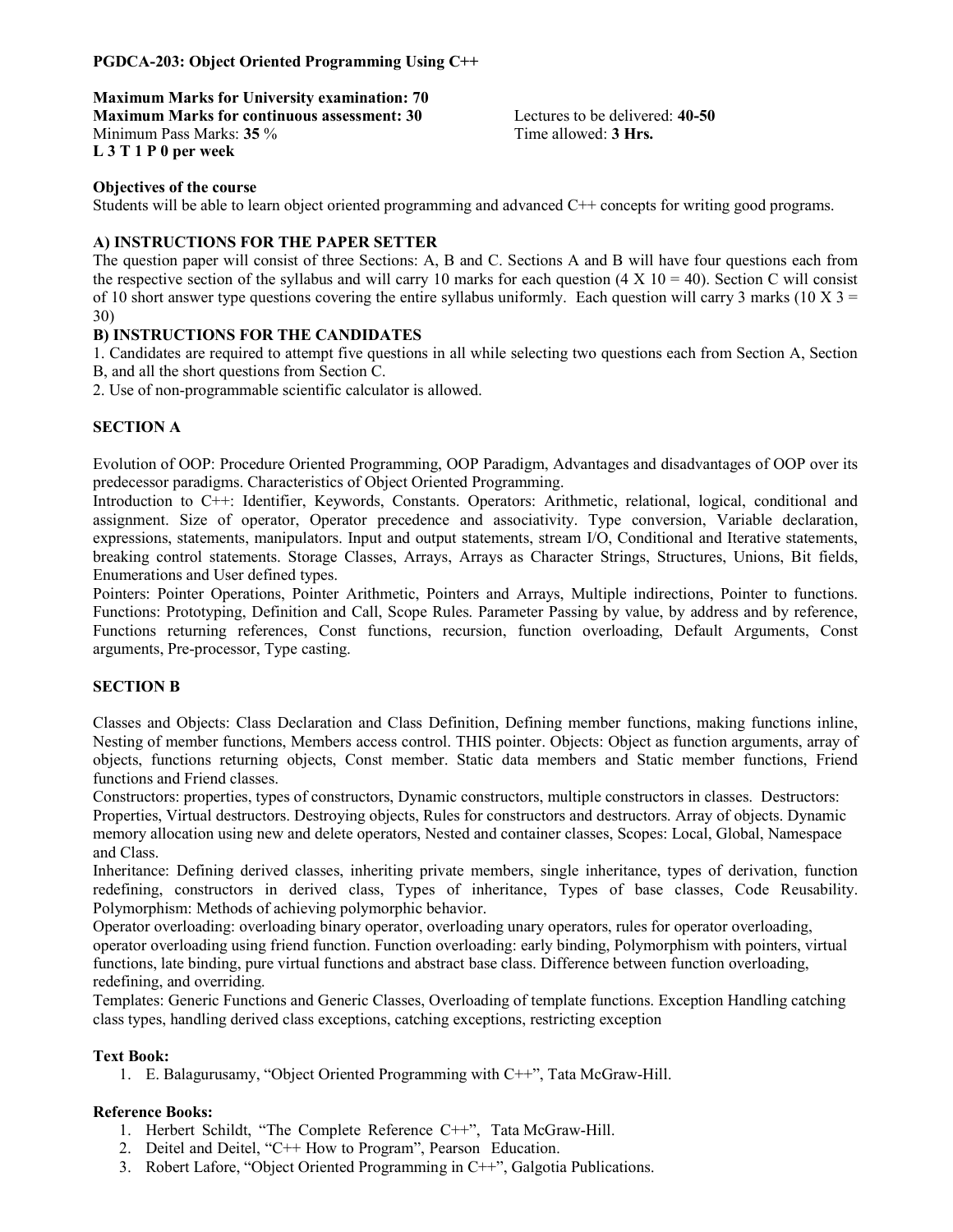#### PGDCA-204: Software Lab – III (Web Designing, HTML and RDBMS)

Maximum Marks for University examination: 40\* Maximum Marks for continuous assessment: 60 Practical Sessions: 40-50 Hrs. Minimum Pass Marks: 35 % Time allowed: 3 Hrs. L 0 T 0 P 4 per week

This laboratory course will comprise as exercises to supplement what is learnt under paper PGDCA 201 – Database Management System and PGDCA-202: Introduction to Computer Network, Internet and E-Commerce and Students are required to practices RDBMS: Introduction, working with database and tables, queries, Appling integrity constraints, Introduction to

forms, sorting and filtering, Controls, Reports and Macro: creating reports, using Macros. HTML: Tables, Forms, Frames and other text formatting tags

DHTML: Cascading style sheets and Document object model, Introduction to JavaScript.

| $\mathbf{1}$          | Lab Record                                                               | 10 Marks |
|-----------------------|--------------------------------------------------------------------------|----------|
| $\ddot{\mathbf{i}}$ . | Viva Voce                                                                | 15 Marks |
| iii.                  | Task given in the examination/Program Development and Execution 15 Marks |          |